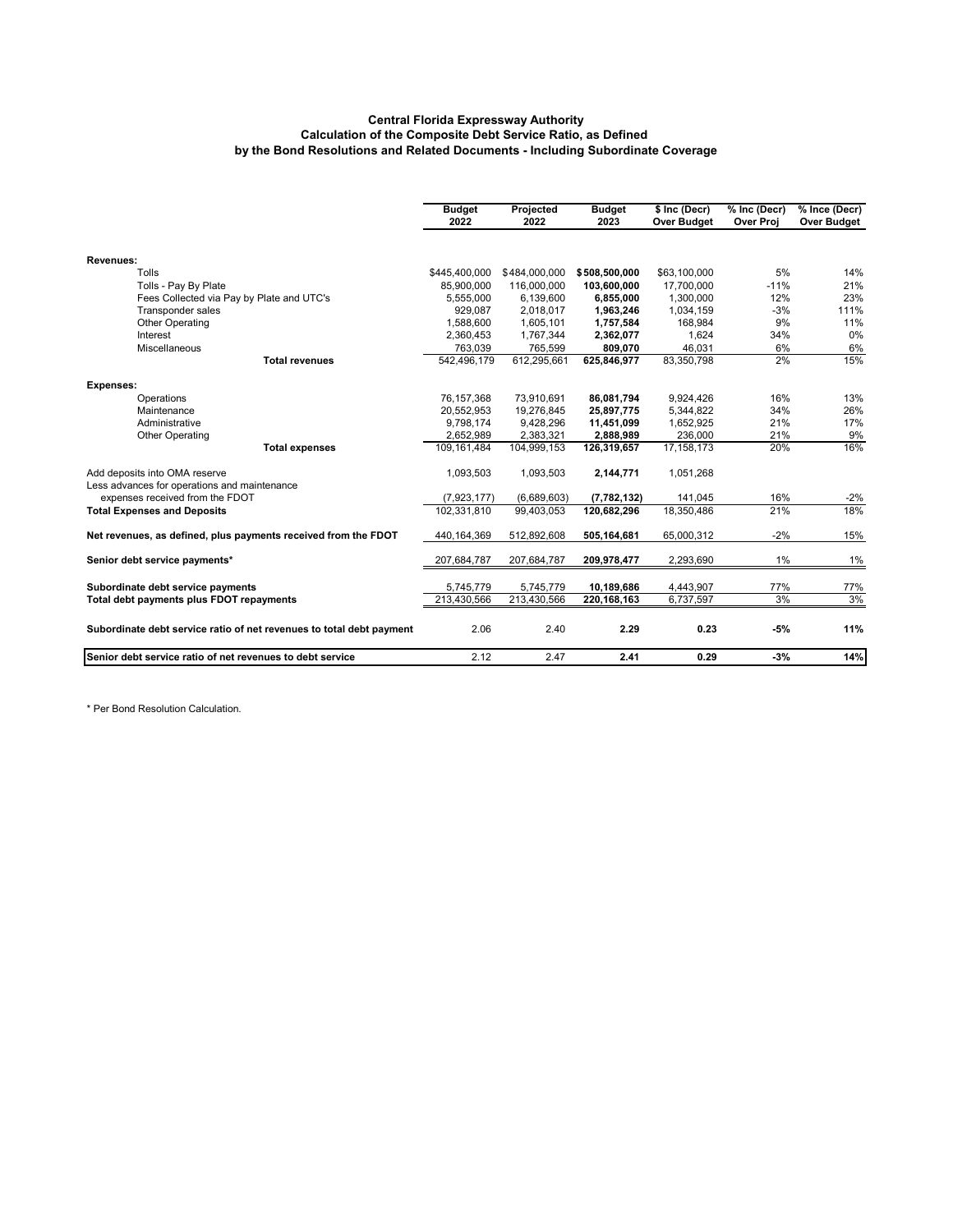#### **Central Florida Expressway Authority Budgeted Flow of Funds - Including Subordinate Payments On a Cash Flow Basis**

|                                                     | <b>Budget</b><br>2022 | Projected<br>2022 | <b>Budget</b><br>2023 | \$ Inc (Decr)<br><b>Over Budget</b> | % Inc (Decr)<br>Over Proj | % Ince (Decr)<br><b>Over Budget</b> |
|-----------------------------------------------------|-----------------------|-------------------|-----------------------|-------------------------------------|---------------------------|-------------------------------------|
| <b>Revenues:</b>                                    |                       |                   |                       |                                     |                           |                                     |
| Tolls                                               | \$445,400,000         | \$484,000,000     | \$508,500,000         | \$63,100,000                        | 5%                        | 14%                                 |
| Tolls - Pay By Plate                                | 85.900.000            | 116,000,000       | 103,600,000           | 17.700.000                          | $-11%$                    | 21%                                 |
| Fees Collected via Pay by Plate and UTC's           | 5,555,000             | 6,139,600         | 6,855,000             | 1,300,000                           | 12%                       | 23%                                 |
| Transponder sales                                   | 929.087               | 2.018.017         | 1,963,246             | 1,034,159                           | $-3%$                     | 111%                                |
| Other Operating                                     | 1,588,600             | 1,605,101         | 1,757,584             | 168.984                             | 9%                        | 11%                                 |
| Interest                                            | 2,360,453             | 1,767,344         | 2,362,077             | 1,624                               | 34%                       | 0%                                  |
| Miscellaneous                                       | 763,039               | 765.599           | 809.070               | 46.031                              | 6%                        | 6%                                  |
| <b>Total revenues</b>                               | 542,496,179           | 612.295.661       | 625.846.977           | 83,350,798                          | 2%                        | 15%                                 |
| Expenses:                                           |                       |                   |                       |                                     |                           |                                     |
| Operations                                          | 76,157,368            | 73,910,691        | 86,081,794            | 9,924,426                           | 16%                       | 13%                                 |
| Maintenance                                         | 20.552.953            | 19,276,845        | 25,897,775            | 5.344.822                           | 34%                       | 26%                                 |
| Administrative                                      | 9.798.174             | 9.428.296         | 11,451,099            | 1.652.925                           | 21%                       | 17%                                 |
| Other Operating                                     | 2,652,989             | 2,383,321         | 2,888,989             | 236,000                             | 21%                       | 9%                                  |
| <b>Total expenses</b>                               | 109.161.484           | 104,999,153       | 126,319,657           | 17.158.173                          | 20%                       | 16%                                 |
| Debt service payments                               | 211,204,787           | 211,204,787       | 209,209,668           | (1,995,119)                         | $-1%$                     | $-1%$                               |
| Subordinate debt service payments                   | 5,745,779             | 5.745.779         | 10,678,444            | 4,932,664.5                         | 86%                       | 86%                                 |
| <b>Renewal and Replacement Reserve</b>              | 47,000,000            | 36,000,000        | 9,000,000             | (38,000,000)                        | $-75%$                    | $-81%$                              |
| <b>OM&amp;A Capital Expenditures &amp; Projects</b> | 251,000               | 146,900           | 211,000               | (40,000)                            | 44%                       | $-16%$                              |
| Net Available for System Projects                   | \$169,133,129         | \$254,199,042     | \$270,428,209         | \$101,295,080                       | 6%                        | 60%                                 |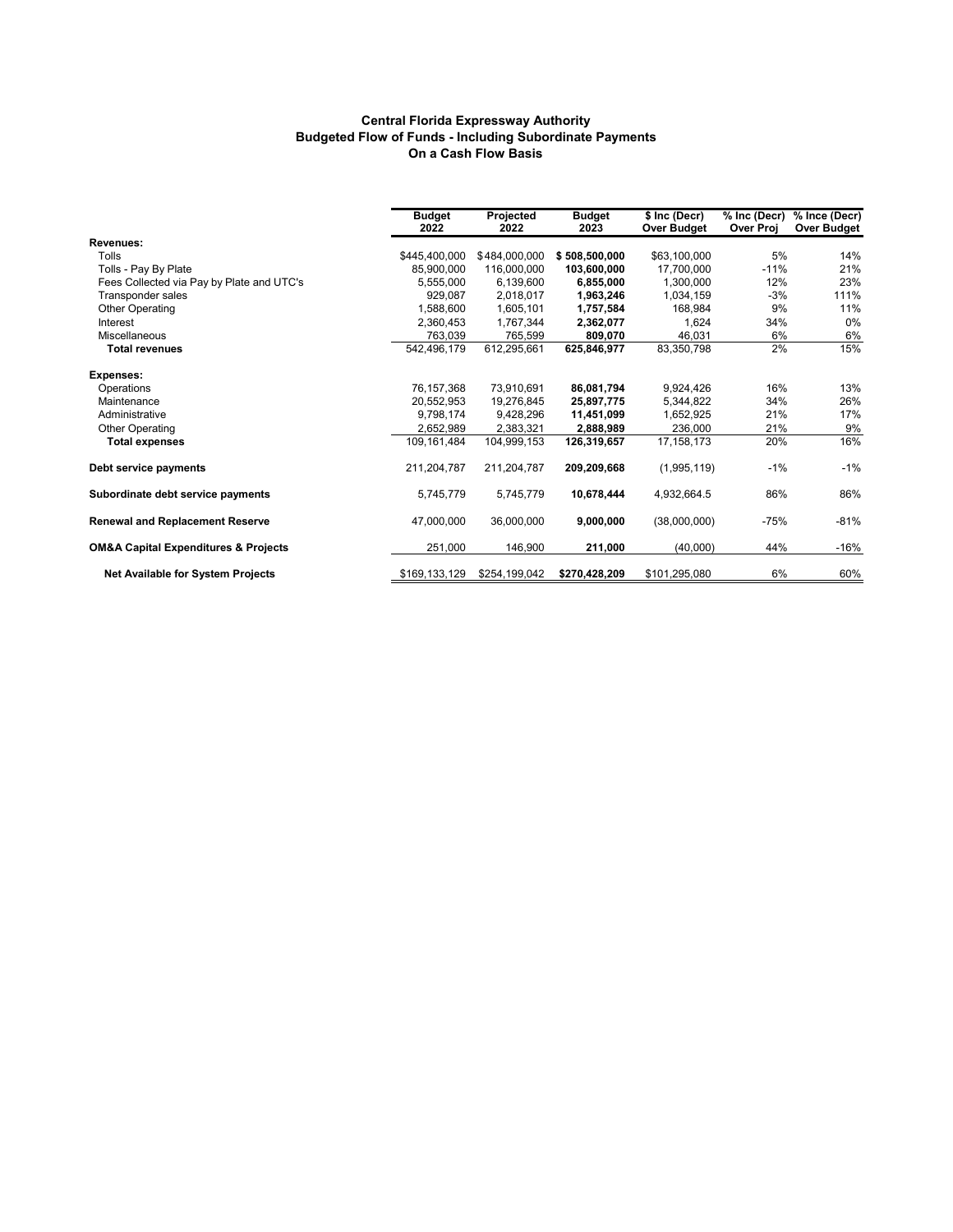### **Budget Projected Budget \$ Inc (Decr) % Inc (Decr) % Ince (Decr) 2022 2022 2023 Over Budget Over Proj Over Budget SALARIES & BENEFITS** Salaries & Wages \$ 7,609,798 \$ 7,193,813 **\$ 9,119,962** \$ 1,510,164 27% 20% Social Security and Medicare 542,666 504,395 **639,830** 97,164 27% 18% Retirement Contributions -FRS 1,103,794 1,018,685 **1,330,120** 226,326 31% 21% Life and Health Insurance 1,938,328 1,573,867 **2,181,035** 242,707 39% 13% State Assessment 18,439 17,553 **21,048** 2,609 20% 14% Workers' Compensation <br>
Total Salaries & Benefits **11,280,995** 10,361,460 **13,365,108** 2,084,113 29% 18% **Total Salaries & Benefits OTHER** Cost Of Transponders Sold - Sticker 1,822,792 2,567,123 **2,644,137** 821,345 3% 45% 45%<br>Cost Of Transponders Sold - Bumper 5.057 5.283 5.442 385 3% 8% Cost Of Transponders Sold - Bumper 5,057 5,283 **5,442** 385 3% 8% Cost Of Transponders Sold - Hang Tag 1,120 14,592 **15,030** 13,910 3% 1242% Cost Of Transponders Sold - Uni 957,102 2,350,000 2,350,000 1,392,898 0% 1<br>Cost Of Transponders Sold - Uni Black 196% 194,587 **400,848** 400,848 106% Cost Of Transponders Sold - Uni Black **- 194,587** Professional Services 1,584,850 1,497,984 **1,565,000** (19,850) 4% -1% Legal Fees 60,000 70,000 **72,000** 12,000 3% 20% Consultant Fees 216,000 214,113 **278,000** 62,000 30% 29% Consultant Fees - Surveys 20,000 38,000 **38,000** 18,000 0% 90% Maintenance Program Support 175,000 175,000 **175,000** - 0% 0% Maintenance Program Support - ITS 575,000 575,000 **600,000** 25,000 4% 4% FON Program Support 200,000 200,000 **250,000** 50,000 25% 25% Pavement Management System 31,000 31,000 **31,000** - 0% 0% Auditing Fees 81,900 81,900 **90,000** 8,100 10% 10% Contract Personnel 13,835,588 15,694,237 **16,761,300** 2,925,712 7% 21% Toll Plazas Sarlaries/Wages 11,887,461 11,293,082 **12,892,347** 1,004,886 14% 8% Toll Plazas Other Direct Expenses 463,505 463,505 **472,775** 9,270 2% 2% **Toll Collection Management Fees** Toll Plazas Administration Salaries 1,958,307 1,958,305 **2,021,331** 63,024 3% 3% Toll Plazas Office Expenses 328,573 328,573 **334,964** 6,391 2% 2% Toll Plazas Insurance and Bond **53,274** 53,274 54,464 1,190 Florida Highway Patrol Services 1,871,798 1,050,000 **2,431,658** 559,860 132% 30% Motorist Service Patrol Agreement 1,640,000 1,685,076 1,7**40,200** 100,200 3% 6%<br>Rapid Incident Scene Clearance 19,000 30,000 19,000 19,000 100,200 53% 0% Rapid Incident Scene Clearance **49,000** 49,000 49,000 49,000 **49,000** Toll Plazas Janitorial 384,621 384,621 **394,327** 9,706 3% 3% Travel 80,650 50,575 **90,950** 10,300 80% 13% Reimbursed Local Travel 12,525 5,940 **13,625** 1,100 129% 9% Gasoline 21,520 24,542 **27,775** 6,255 13% 29% Telephone Service 391,535 417,908 **402,807** 11,272 -4% 3% Internet Service 115,000 116,239 **82,400** (32,600) -29% -28% Postage and Delivery **3,220,750** 5,220,750 4,153,500 4,409,500 1,188,750 6% 37% 37%<br>Printing 884,500 1,325,300 1,430,075 545,575 8% 62% Printing 884,500 1,325,300 **1,430,075** 545,575 8% 62% Service Center Printing and Mailing 75,600 91,000 **100,100** 24,500 10% 32% CAFR 17,500 17,500 **20,000** 2,500 14% 14% Utilities 2,604,734 2,444,253 **2,503,200** (101,534) 2% -4% Lease - Buildings 31,000 13,078 **-** (31,000) -100% -100% Leases - Equipment 70,992 67,621 **67,275** (3,717) -1% -5% Records Management 39,936 38,054 **39,885** (51) 5% 0% Lease Expense-VTP 50,472 61,388 **70,888** 20,416 15% 40% Insurance 1,008,684 1,045,851 **1,266,103** 257,419 21% 26% Repairs & Maint. - Equipment 938,101 888,060 **926,100** (12,001) 4% -1% Maintenance FON Locates 13,000 14,000 **17,000** 4,000 21% 31%

Maintenance - ITS Infrastructure 2,369,000 2,160,000 **2,457,000** 88,000 14% 4%

## **Central Florida Expressway Authority All Activities - Total By Line Item**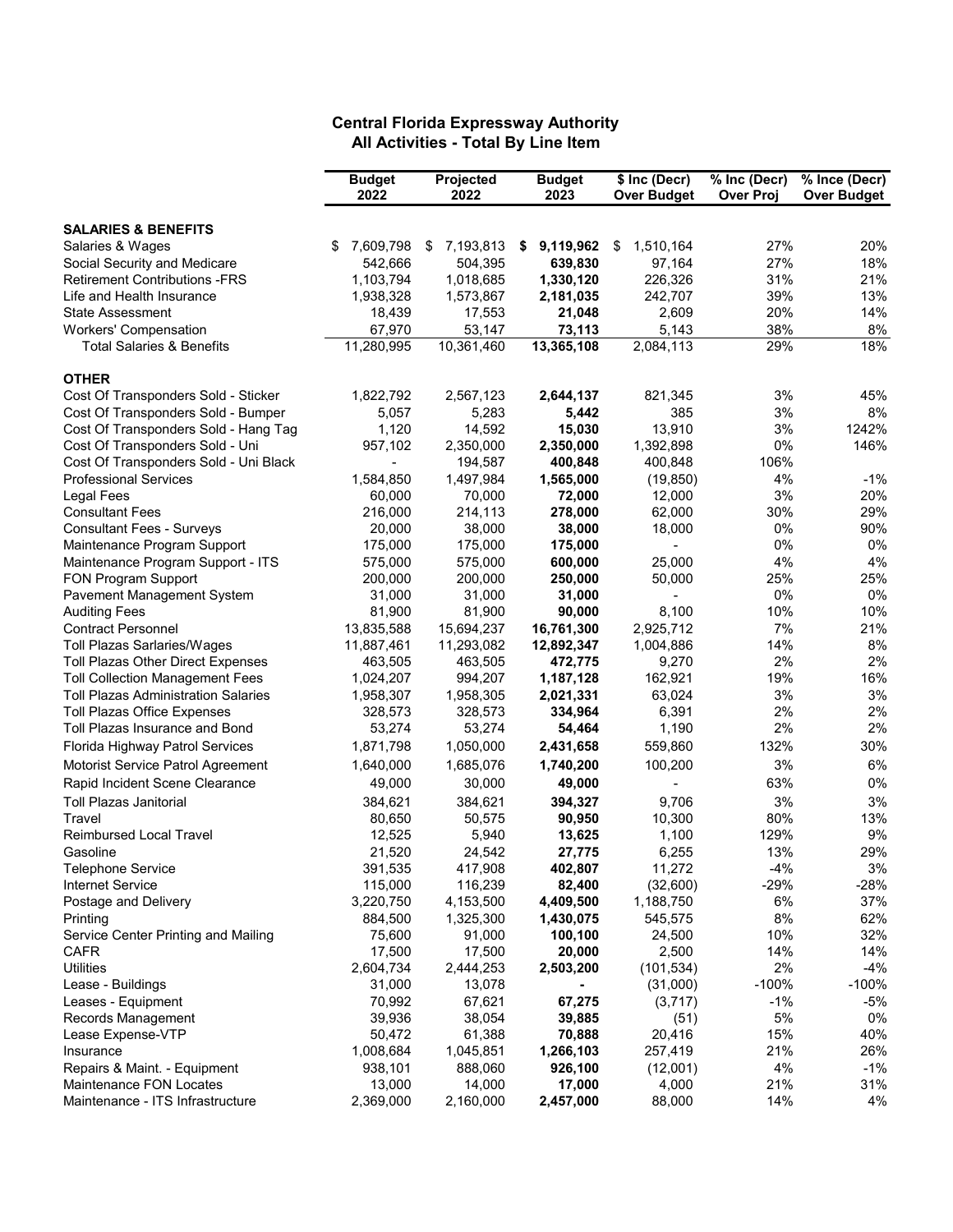| Support & Maint. - Software                | 123,000           | 123,000         | 130,300          | 7,300             | 6%           | 6%        |
|--------------------------------------------|-------------------|-----------------|------------------|-------------------|--------------|-----------|
| Repairs & Maint. - Software and Hardware   | 1,548,250         | 1,561,466       | 2,074,250        | 526,000           | 33%          | 34%       |
| Maintenance - Toll Collection Software     | 1,400,000         | 1,266,252       | 1,440,000        | 40,000            | 14%          | 3%        |
| Maintenance - Toll System Replacement      | 2,000,000         | 950,000         | 1,752,400        | (247, 600)        | 84%          | $-12%$    |
| Repairs & Maint. - Fiber Optic Network     | 165,000           | 110,000         | 165,000          |                   | 50%          | 0%        |
| <b>Facilities Maintenance</b>              | 2,141,645         | 1,660,172       | 2,891,691        | 750,046           | 74%          | 35%       |
| Repairs and Maint. - Toll Equipment        | 4,310,268         | 184,175         | 2,811,642        | (1,498,626)       | 1427%        | $-35%$    |
| Repairs and Maint. - Toll Equipment Parts  | 540,500           | 181,000         | 455,000          | (85,500)          | 151%         | $-16%$    |
| Repairs & Maint. - VES Equipment           | 679,107           | 18,000          | 948,319          | 269,212           | 5168%        | 40%       |
| Repairs & Maint. - Vehicles                | 14,555            | 15,424          | 14,800           | 245               | $-4%$        | 2%        |
| System Modifications Maintenance - Website | 7,500             | 15,000          | 10,000           | 2,500             | $-33%$       | 33%       |
| Roadway and Bridges Maintenance            | 6,964,491         | 7,103,409       | 11,257,000       | 4,292,509         | 58%          | 62%       |
| Landscape Maintenance Service              | 3,115,000         | 2,891,546       | 3,496,223        | 381,223           | 21%          | 12%       |
| <b>Bridge Inspection</b>                   | 500,000           | 507,453         | 500,000          |                   | $-1%$        | 0%        |
| Sign Maintenance/Inspection                | 320,000           | 268,576         | 396,000          | 76,000            | 47%          | 24%       |
| <b>Traffic Signals and Lights</b>          | 191,100           | 227,286         | 220,800          | 29,700            | $-3%$        | 16%       |
| Aquatics                                   | 142,400           | 129,560         | 122,400          | (20,000)          | $-6%$        | $-14%$    |
| <b>Board Meeting Broadcasting</b>          | 9,000             | 10,500          | 11,700           | 2,700             | 11%          | 30%       |
| Promotion                                  | 3,207,000         | 3,207,500       | 3,201,500        | (5,500)           | 0%           | 0%        |
| Newsletter                                 | 3,600             | 3,600           | 3,600            |                   | 0%           | 0%        |
| Photography                                | 2,500             | 2,500           | 2,500            |                   | 0%           | 0%        |
| Displays                                   | 6,000             | 5,500           | 5,500            | (500)             | 0%           | $-8%$     |
| <b>Graphic Production Services</b>         | 70,000            | 70,000          | 72,100           | 2,100             | 3%           | 3%        |
| <b>Promotional Items</b>                   | 29,000            | 29,300          | 28,850           | (150)             | $-2%$        | $-1%$     |
| Advertising and Legal Notices              | 6,750             | 6,500           | 6,500            | (250)             | 0%           | $-4%$     |
| Bank Fees                                  | 1,320,335         | 1,187,788       | 1,216,110        | (104, 225)        | 2%           | $-8%$     |
| <b>Credit Card Fees</b>                    | 8,850,000         | 10,850,320      | 11,000,000       | 2,150,000         | 1%           | 24%       |
| Security                                   | 6,480             | 3,544           | 1,000            | (5,480)           | $-72%$       | $-85%$    |
| <b>Special Events</b>                      | 52,000            | 57,500          | 57,500           | 5,500             | 0%           | 11%       |
| <b>Employee Support Services</b>           | 8,000             | 3,000           | 8,000            |                   | 167%         | 0%        |
| Miscellaneous Expense                      | 15,945            | 20,082          | 18,350           | 2,405             | $-9%$        | 15%       |
| <b>Office Supplies</b>                     | 83,925            | 102,240         | 106,980          | 23,055            | 5%           | 27%       |
| Office Expense - Other                     | 118,150           | 82,911          | 113,240          | (4,910)           | 37%          | $-4%$     |
| <b>Operating Supplies</b>                  | 40,150            | 20,225          | 80,150           | 40,000            | 296%         | 100%      |
| <b>Transponder Supplies</b>                | 13,500            | 53,906          | 56,602           | 43,102            | 5%           | 319%      |
| Software Expense                           | 2,900             | 2,700           | 2,900            |                   | 7%           | 0%        |
| Dues and Subscriptions                     | 552,845           | 686,695         | 318,994          | (233, 851)        | $-54%$       | $-42%$    |
| Plate Lookups                              |                   |                 | 400,000          | 400,000           |              |           |
| <b>Books and Publications</b>              | 550               | 550             | 550              |                   | 0%           | 0%        |
| Seminars and Conferences                   | 40,150            | 35,650          | 46,250           | 6,100             | 30%          | 15%<br>7% |
| <b>Staff Training and Education</b>        | 61,250            | 22,350<br>8,000 | 65,325           | 4,075             | 192%<br>475% | $-60%$    |
| Contingency (Projects)<br>Furniture        | 116,000<br>27,000 | 20,796          | 46,000<br>30,900 | (70,000)<br>3,900 | 49%          | 14%       |
| Total Other:                               | 89,977,500        | 88,590,247      | 106,365,560      | 16,388,060        | 20%          | 18%       |
|                                            |                   |                 |                  |                   |              |           |
| Interoperability Transaction Fee           | 5,250,000         | 3,664,125       | 3,700,000        | (1,550,000)       | $1\%$        | $-30%$    |
| <b>Other Operating Expenses</b>            | 2,652,989         | 2,383,321       | 2,888,989        | 236,000           | 21%          | 9%        |
| <b>TOTAL</b>                               | 109,161,484       | 104,999,153     | 126,319,657      | 17, 158, 173      | 20%          | 16%       |
| <b>CAPITAL EXPENDITURES</b>                |                   |                 |                  |                   |              |           |
| <b>General Equipment</b>                   | 46,000            | 23,000          | 46,000           |                   | 100%         | 0%        |
| Vehicle Purchases                          | 30,000            | 28,900          | 100,000          | 70,000            |              |           |
| Software                                   | 175,000           | 95,000          | 65,000           | (110,000)         | $-32%$       | $-63%$    |
| <b>Total Capital Expenditures:</b>         | 251,000           | 146,900         | 211,000          | (40,000)          | 44%          | $-16%$    |
|                                            |                   |                 |                  |                   |              |           |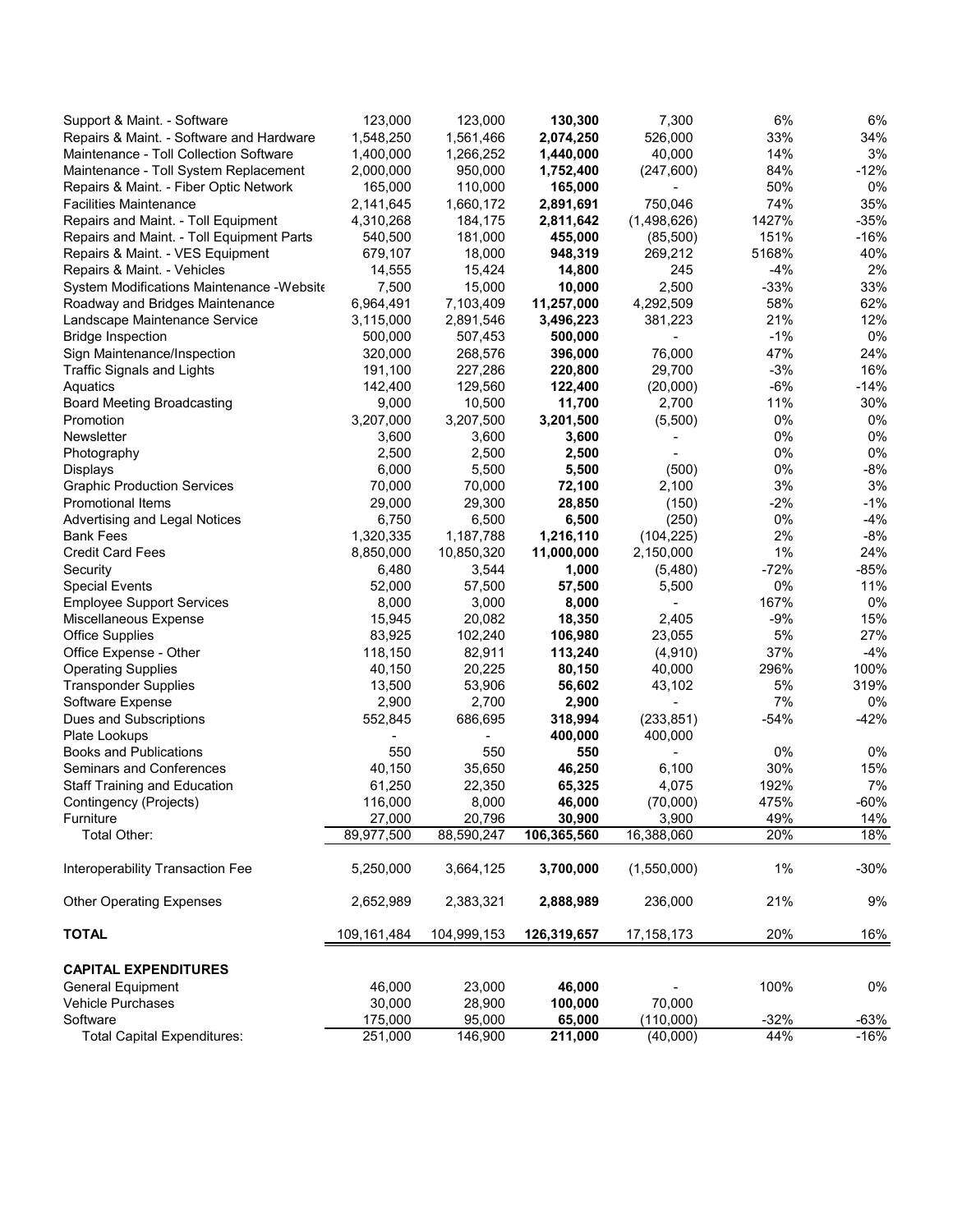# **Central Florida Expressway Authority Operations Activity - Summary**

|                                  | <b>Budget</b><br>2022 | <b>Projected</b><br>2022 | <b>Budget</b><br>2023 | \$ Inc (Decr)<br><b>Over Budget</b> | % Inc (Decr)<br><b>Over Proj</b> | % Ince (Decr)<br><b>Over Budget</b> |
|----------------------------------|-----------------------|--------------------------|-----------------------|-------------------------------------|----------------------------------|-------------------------------------|
|                                  |                       |                          |                       |                                     |                                  |                                     |
| Toll Operations (710)            | \$<br>780.160         | 699.339<br>S             | 794.832<br>S          | 14.672<br>\$                        | 14%                              | 2%                                  |
| IT (720)                         | 8.281.303             | 6,833,530                | 10.239.514            | 1.958.211                           | 50%                              | 24%                                 |
| Special Projects (725)           | 263.753               | 239.095                  | 273.175               | 9.422                               | 14%                              | 4%                                  |
| Service Center (740 & 750)       | 29,635,373            | 37,338,792               | 39,002,621            | 9,367,248                           | 4%                               | 32%                                 |
| Business Relations (743)         | 169.299               | 156.960                  | 173.562               | 4.263                               | 11%                              | 3%                                  |
| Public Outreach/Education (745)  | 4.079.100             | 4.097.100                | 4.121.600             | 42.500                              | 1%                               | 1%                                  |
| <b>Toll Facilities</b>           | 27,698,380            | 20.881.750               | 27.776.490            | 78.110                              | 33%                              | $0\%$                               |
| <b>Subtotal</b>                  | 70.907.368            | 70.246.566               | 82,381,794            | 11.474.426                          | 17%                              | 16%                                 |
| Interoperability Transaction Fee | 5,250,000             | 3,664,125                | 3,700,000             | (1,550,000)                         | 1%                               | $-30%$                              |
| <b>Total Operating Costs</b>     | 76,157,368            | 73,910,691               | 86,081,794            | 9,924,426                           | 16%                              | 13%                                 |

# **Capital Expenditures and Projects**

| <b>Capital Expenditures</b> |        |        |        |      |    |
|-----------------------------|--------|--------|--------|------|----|
| IT (720)                    | 50.000 | 20.000 | 50.000 | '50% | 0% |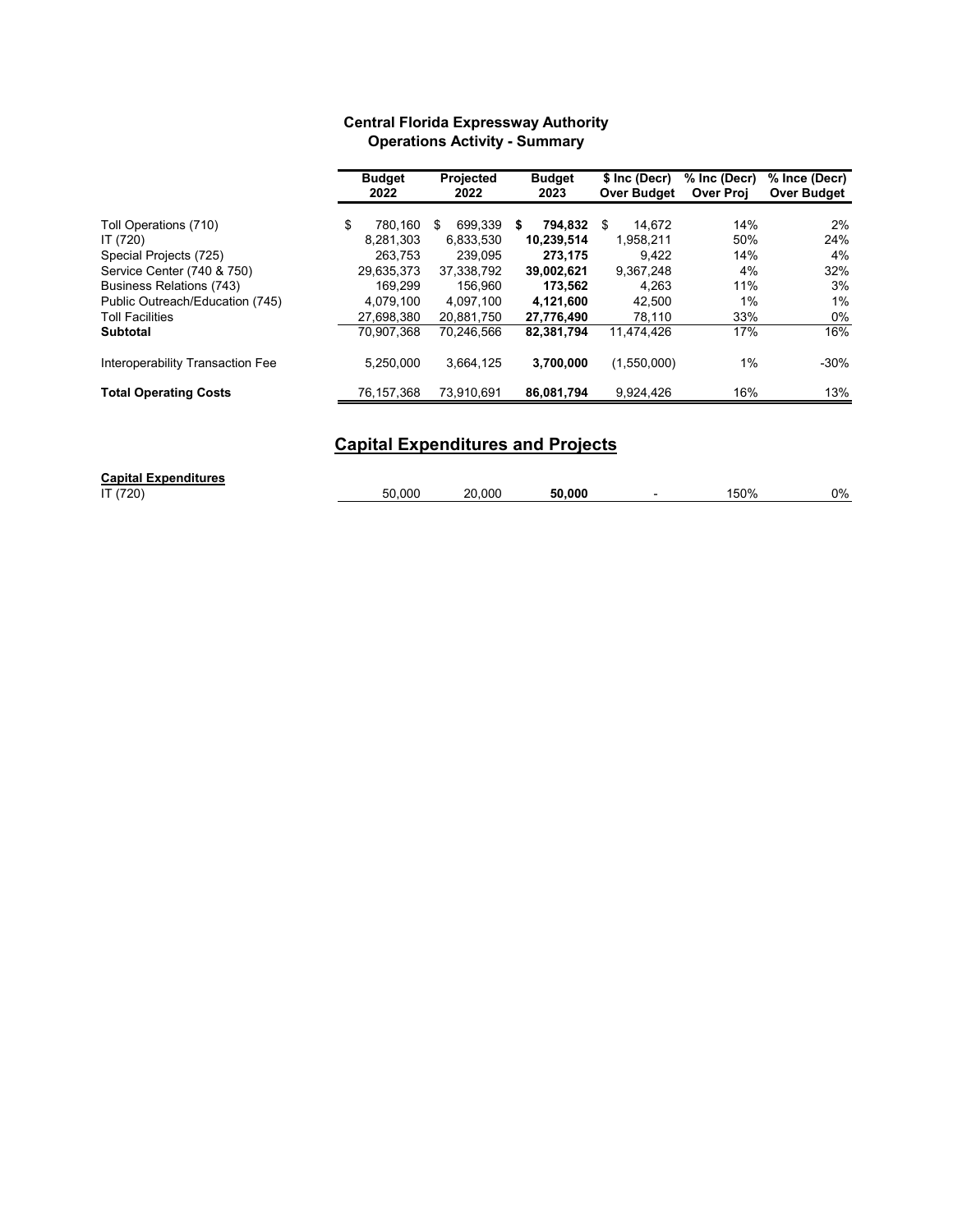#### **Central Florida Expressway Authority Operations Activity - Total By Line Item**

|                                                                                      | <b>Budget</b><br>2022 | Projected<br>2022  |      | <b>Budget</b><br>2023 | \$ Inc (Decr)<br><b>Over Budget</b> | % Inc (Decr)<br>Over Proj | % Ince (Decr)<br><b>Over Budget</b> |
|--------------------------------------------------------------------------------------|-----------------------|--------------------|------|-----------------------|-------------------------------------|---------------------------|-------------------------------------|
| <b>SALARIES &amp; BENEFITS</b>                                                       |                       |                    |      |                       |                                     |                           |                                     |
| Salaries & Wages                                                                     | \$<br>2,249,686       | \$<br>2,068,352    | - \$ | 3,301,064             | \$<br>1,051,378                     | 60%                       | 47%                                 |
| Social Security and Medicare                                                         | 170,141               | 157,051            |      | 242,693               | 72,552                              | 55%                       | 43%                                 |
| <b>Retirement Contributions -FRS</b>                                                 | 290,251               | 268,157            |      | 416,681               | 126,430                             | 55%                       | 44%                                 |
| Life and Health Insurance                                                            | 579,458               | 473,907            |      | 753,937               | 174,479                             | 59%                       | 30%                                 |
| <b>State Assessment</b>                                                              | 4,944                 | 4,839              |      | 6,600                 | 1,656                               | 36%                       | 33%                                 |
| <b>Workers' Compensation</b><br><b>Total Salaries &amp; Benefits</b>                 | 6,429<br>3,300,909    | 4,698<br>2,977,004 |      | 8,503<br>4,729,478    | 2,074<br>1,428,569                  | 81%<br>59%                | 32%<br>43%                          |
| <b>OTHER</b>                                                                         |                       |                    |      |                       |                                     |                           |                                     |
| Cost Of Transponders Sold - Sticker                                                  | 1,822,792             | 2,567,123          |      | 2,644,137             | 821,345                             | 3%                        | 45%                                 |
| Cost Of Transponders Sold - Bumper                                                   | 5,057                 | 5,283              |      | 5,442                 | 385                                 | 3%                        | 8%                                  |
| Cost Of Transponders Sold - E-PASS Hang Tag                                          | 1,120                 | 14,592             |      | 15,030                | 13.910                              | 3%                        | 1242%                               |
| Cost Of Transponders Sold - Uni                                                      | 957,102               | 2,350,000          |      | 2,350,000             | 1,392,898                           | 0%                        | 146%                                |
| Cost Of Transponders Sold - Uni Black                                                |                       | 194,587            |      | 400,848               | 400,848                             | 106%                      |                                     |
| <b>Professional Services</b>                                                         | 830,000               | 789,484            |      | 802,000               | (28,000)                            | 2%                        | -3%                                 |
| <b>Consultant Fees</b><br><b>Consultant Fees- Surveys</b>                            | 20,000                | 38,000             |      | 38,000                | 18,000                              | 0%                        | 90%                                 |
| <b>Contract Personnel</b>                                                            | 13,046,588            | 14,746,688         |      | 15,799,800            | 2,753,212                           | 7%                        | 21%                                 |
| <b>Toll Plazas Sarlaries/Wages</b>                                                   | 11,887,461            | 11,293,082         |      | 12,892,347            | 1,004,886                           | 14%                       | 8%                                  |
| Toll Plazas Other Direct Expenses                                                    | 463,505               | 463,505            |      | 472,775               | 9,270                               | 2%                        | 2%                                  |
|                                                                                      |                       | 994,207            |      |                       | 162,921                             | 19%                       | 16%                                 |
| <b>Toll Collection Management Fees</b><br><b>Toll Plazas Administration Salaries</b> | 1,024,207             |                    |      | 1,187,128             | 63,024                              | 3%                        | 3%                                  |
|                                                                                      | 1,958,307             | 1,958,305          |      | 2,021,331             |                                     | 2%                        | 2%                                  |
| <b>Toll Plazas Office Expenses</b>                                                   | 328,573               | 328,573            |      | 334,964               | 6,391                               |                           |                                     |
| Toll Plazas Insurance and Bond                                                       | 53,274                | 53,274             |      | 54,464                | 1,190                               | 2%                        | 2%                                  |
| <b>Toll Plazas Janitorial</b><br>Travel                                              | 384,621<br>14,700     | 384,621<br>5,650   |      | 394,327<br>17,200     | 9,706<br>2,500                      | 3%<br>204%                | 3%<br>17%                           |
| <b>Reimbursed Local Travel</b>                                                       | 1,650                 | 830                |      | 1,450                 | (200)                               | 75%                       | $-12%$                              |
| Gasoline                                                                             | 1,850                 | 1,097              |      | 1,850                 |                                     | 69%                       | 0%                                  |
| <b>Telephone Service</b>                                                             | 391,535               | 417,908            |      | 402,807               | 11,272                              | $-4%$                     | 3%                                  |
| Data Service                                                                         | 115,000               | 116,239            |      | 82,400                | (32,600)                            | $-29%$                    | $-28%$                              |
| Postage and Delivery                                                                 | 3,215,500             | 4,150,000          |      | 4,405,000             | 1,189,500                           | 6%                        | 37%                                 |
| Printing                                                                             | 876,500               | 1,317,500          |      | 1,421,950             | 545,450                             | 8%                        | 62%                                 |
| Service Center Printing and Mailing                                                  | 75,600                | 91,000             |      | 100,100               | 24,500                              | 10%                       | 32%                                 |
| Utilities                                                                            | 2,106,490             | 1,945,939          |      | 1,999,956             | (106, 534)                          | 3%                        | $-5%$                               |
| Lease - Buildings<br>Leases - Equipment                                              | 31,000<br>22,492      | 13,078<br>15,391   |      | 5,822                 | (31,000)<br>(16, 670)               | $-100%$<br>$-62%$         | $-100%$<br>$-74%$                   |
| Records Management                                                                   | 1,832                 | 1,654              |      | 1,785                 | (47)                                | 8%                        | $-3%$                               |
| Lease Expense-VTP                                                                    | 50,472                | 61,388             |      | 70,888                | 20,416                              | 15%                       | 40%                                 |
| Insurance                                                                            | 750,000               | 731,568            |      | 902,972               | 152,972                             | 23%                       | 20%                                 |
| Repairs & Maint. - Equipment                                                         | 908,101               | 862,378            |      | 898,100               | (10,001)                            | 4%                        | $-1%$                               |
| Repairs & Maint. - Software and Hardware                                             | 1,536,250             | 1,553,466          |      | 2,061,050             | 524,800                             | 33%                       | 34%                                 |
| Maintenance - Toll Collection Software                                               | 1,400,000             | 1,266,252          |      | 1,440,000             | 40,000                              | 14%                       | 3%                                  |
| Maintenance - Toll System Replacement                                                | 2,000,000             | 950,000            |      | 1,752,400             | (247, 600)                          | 84%                       | $-12%$                              |
| <b>Facilities Maintenance</b>                                                        | 1,888,645             | 1,288,400          |      | 2,244,040             | 355,395                             | 74%                       | 19%                                 |
| Repairs and Maint. - Toll Equipment<br>Repairs and Maint. - Toll Equipment Parts     | 4,310,268<br>540,500  | 184,175<br>181,000 |      | 2,811,642<br>455,000  | (1,498,626)                         | 1427%<br>151%             | $-35%$<br>$-16%$                    |
| Repairs & Maint. - VES Equipment                                                     | 679,107               | 18,000             |      | 948,319               | (85,500)<br>269,212                 | 5168%                     | 40%                                 |
| Repairs & Maint. - Vehicles                                                          | 2,000                 | 2,549              |      | 2,300                 | 300                                 | $-10%$                    | 15%                                 |
| Promotion                                                                            | 3,207,000             | 3,207,500          |      | 3,201,500             | (5,500)                             | 0%                        | 0%                                  |
| Newsletter                                                                           | 3,600                 | 3,600              |      | 3,600                 |                                     | 0%                        | 0%                                  |
| Displays                                                                             | 6,000                 | 5,500              |      | 5,500                 | (500)                               | 0%                        | -8%                                 |
| <b>Graphic Production Services</b>                                                   | 60,000                | 60,000             |      | 61,800                | 1,800                               | 3%                        | 3%                                  |
| Promotional Items                                                                    | 26,000                | 25,000             |      | 25,750                | (250)                               | 3%                        | $-1%$                               |
| <b>Bank Fees</b>                                                                     | 1,252,085             | 1,125,788          |      | 1,157,360             | (94, 725)                           | 3%                        | $-8%$                               |
| <b>Credit Card Fees</b>                                                              | 8,850,000             | 10,850,320         |      | 11,000,000            | 2,150,000                           | 1%                        | 24%<br>$-100%$                      |
| Security<br>Miscellaneous Expense                                                    | 5,480<br>3,445        | 3,544<br>3,332     |      | 3,850                 | (5,480)<br>405                      | $-100%$<br>16%            | 12%                                 |
| <b>Office Supplies</b>                                                               | 42,800                | 75,007             |      | 71,580                | 28,780                              | $-5%$                     | 67%                                 |
| Office Expense - Other                                                               | 83,200                | 68,081             |      | 83,400                | 200                                 | 23%                       | 0%                                  |
| <b>Operating Supplies</b>                                                            | 40,150                | 20,225             |      | 80,150                | 40,000                              | 296%                      | 100%                                |
| <b>Transponder Supplies</b>                                                          | 13,500                | 53,906             |      | 56,602                | 43,102                              | 5%                        | 319%                                |
| Software Expense                                                                     | 400                   | 200                |      | 400                   |                                     | 100%                      | 0%                                  |
| Dues and Subscriptions                                                               | 252,500               | 368,073            |      | 2,500                 | (250,000)                           | $-99%$                    | -99%                                |
| Plate Lookups                                                                        |                       |                    |      | 400,000               | 400,000                             |                           |                                     |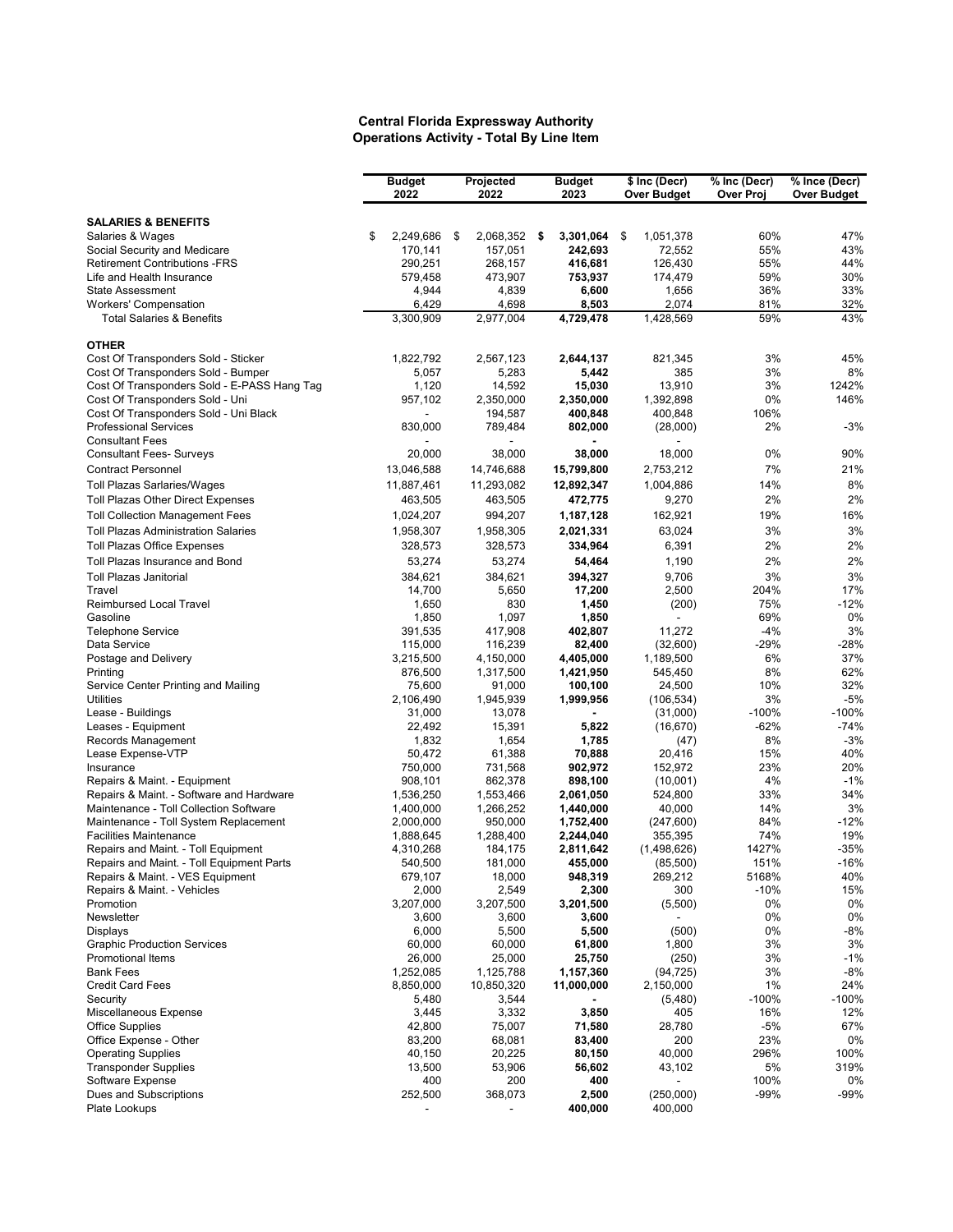| Books and Publications              | 550        | 550        | 550        |             | $0\%$  | $0\%$  |
|-------------------------------------|------------|------------|------------|-------------|--------|--------|
| Seminars and Conferences            | 5,300      | 7,150      | 5,800      | 500         | $-19%$ | 9%     |
| <b>Staff Training and Education</b> | 23,000     | 16,600     | 23,000     |             | 39%    | 0%     |
| Contingency Project(s)              | 16.000     | 8,000      | 16,000     |             | 100%   | 0%     |
| Furniture                           | 13,350     | 10,400     | 13,350     |             | 28%    | 0%     |
| Total Other:                        | 67,606,459 | 67,269,562 | 77,652,316 | 10,045,857  | 15%    | 15%    |
| <b>SUBTOTAL</b>                     | 70.907.368 | 70.246.566 | 82,381,794 | 11.474.426  | 17%    | 16%    |
| Interoperability Transaction Fee    | 5.250.000  | 3,664,125  | 3,700,000  | (1,550,000) | $1\%$  | $-30%$ |
| <b>TOTAL</b>                        | 76,157,368 | 73,910,691 | 86,081,794 | 9,924,426   | 16%    | 13%    |
| <b>CAPITAL EXPENDITURES</b>         |            |            |            |             |        |        |
| General Equipment                   | 30.000     | 20,000     | 30,000     |             | 50%    | $0\%$  |
| Software                            | 20,000     |            | 20,000     |             |        | 0%     |
| <b>Total Capital Expenditures:</b>  | 50,000     | 20,000     | 50,000     |             | 150%   | $0\%$  |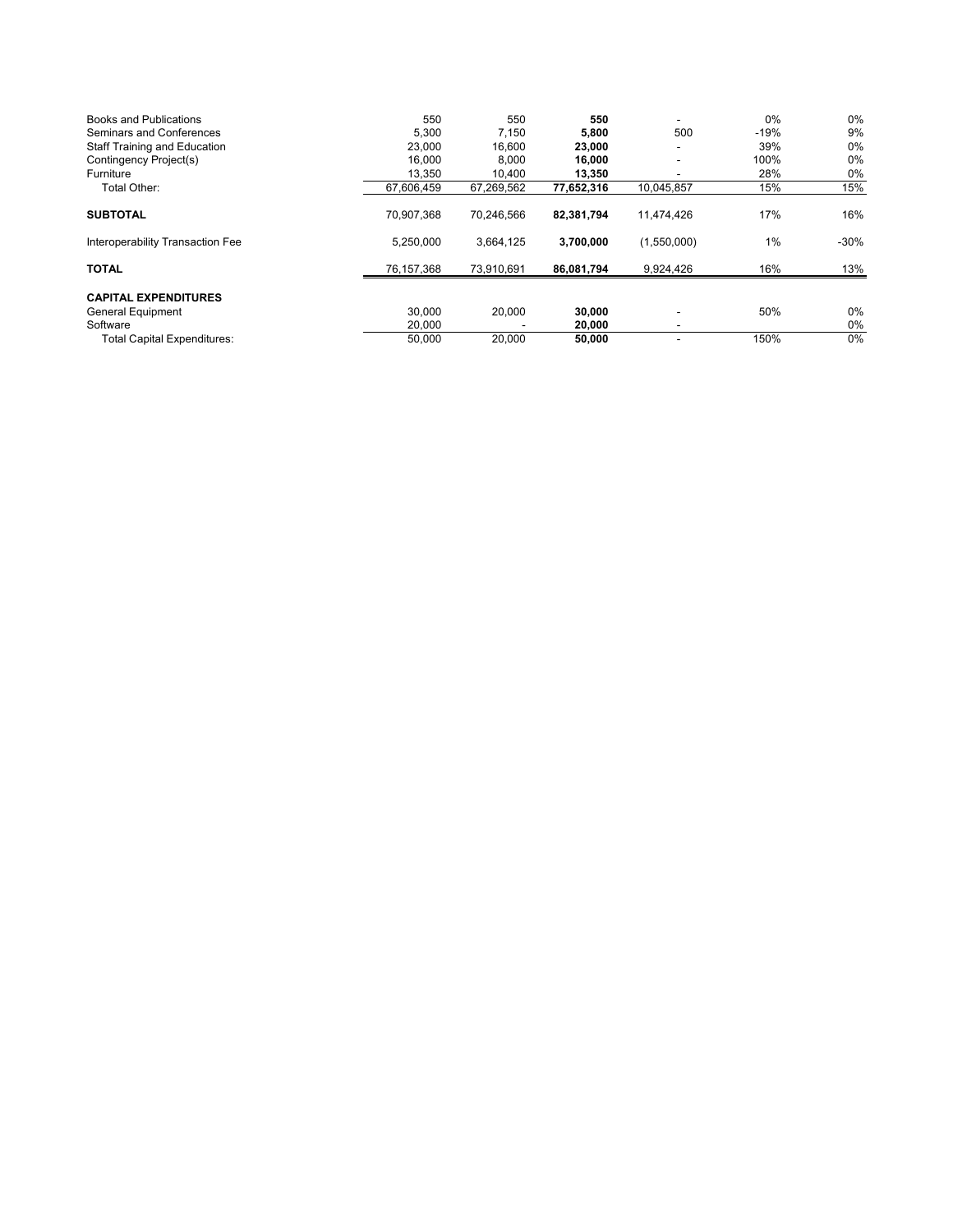## **Central Florida Expressway Authority Maintenance Activity - Summary**

|                                                         | <b>Budget</b><br>2022 | <b>Projected</b><br>2022 |   | <b>Budget</b><br>2023 |   | \$ Inc (Decr)<br><b>Over Budget</b> | % Inc (Decr)<br><b>Over Proj</b> | % Ince (Decr)<br><b>Over Budget</b> |
|---------------------------------------------------------|-----------------------|--------------------------|---|-----------------------|---|-------------------------------------|----------------------------------|-------------------------------------|
| Maintenance Administration (810)                        | \$<br>3,345,372       | \$<br>3,378,763          | S | 3,256,724             | S | (88, 648)                           | $-4%$                            | -3%                                 |
| Traffic Operations (820)                                | 5,927,090             | 4.822.150                |   | 6.674.628             |   | 747.538                             | 38%                              | 13%                                 |
| Routine Maintenance (408, 414, 417, 429, 451, 453, 528) | 11,280,491            | 11,075,932               |   | 15,966,423            |   | 4,685,932                           | 44%                              | 42%                                 |
| <b>Total Maintenance Costs</b>                          | 20,552,953            | 19,276,845               |   | 25,897,775            |   | 5,344,822                           | 34%                              | 26%                                 |
| <b>Capital Expenditures</b>                             |                       |                          |   |                       |   |                                     |                                  |                                     |
| <b>Capital Expenditures</b>                             |                       |                          |   |                       |   |                                     |                                  |                                     |
| Maintenance Administration (810)                        | 26.000                | 21.000                   |   | <b>106.000</b>        |   | <b>70.000</b>                       | 2220L                            | 1010L                               |

| Maintenance Administration (810)  | 36,000     | 1.900<br>$\sim$ | 106.000 | 70.000   | 232% | 194%   |
|-----------------------------------|------------|-----------------|---------|----------|------|--------|
| Traffic Operations (820)          | 15.000     | 50.000          |         | 15.000   | 100% | -100%  |
| <b>Total Capital Expenditures</b> | .000<br>ວີ | .900<br>ດ 4     | 106.000 | (45.000) | 29%  | $-30%$ |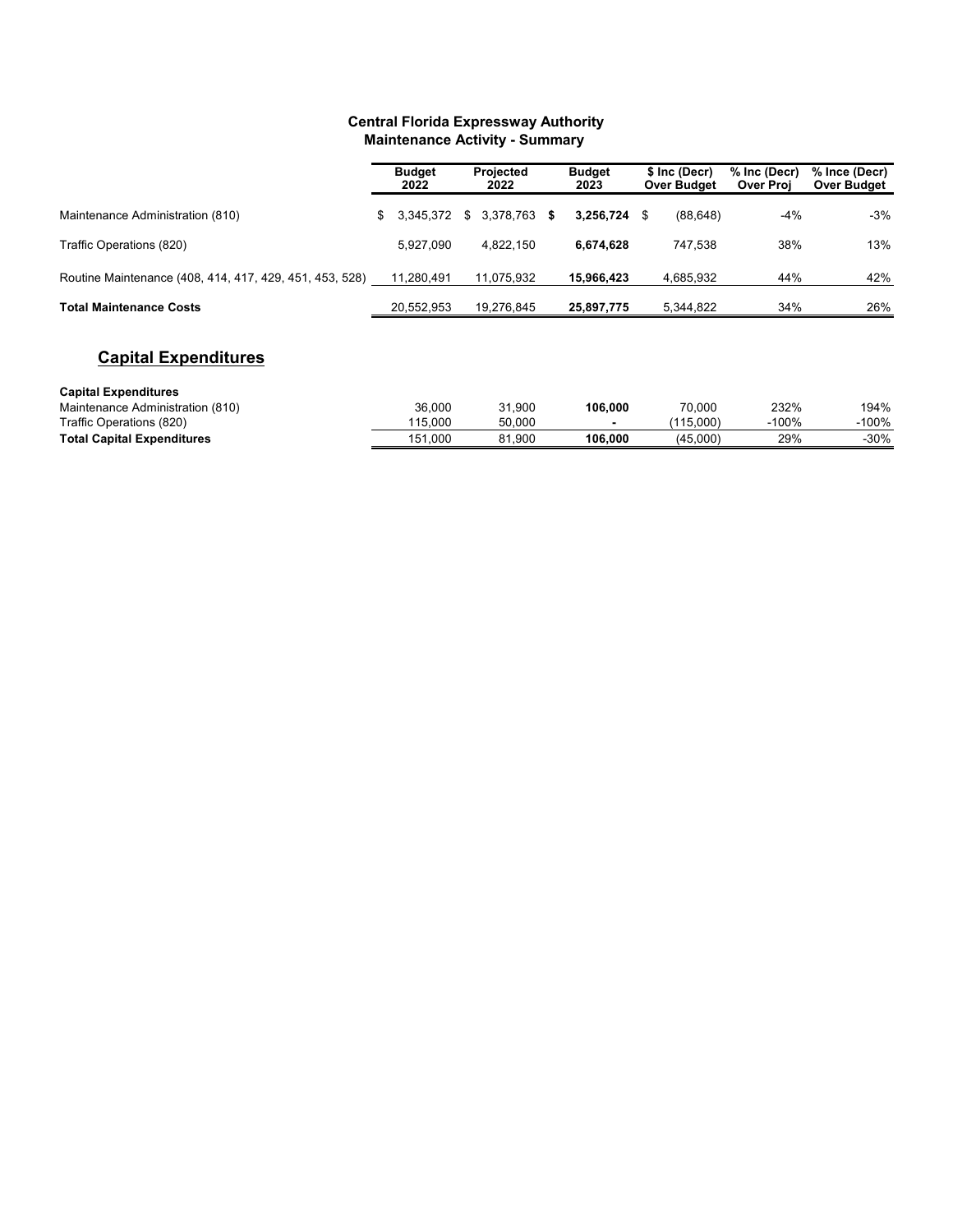#### **Central Florida Expressway Authority Maintenance Activity - Total By Line Item**

|                                        | <b>Budget</b>       | Projected             | <b>Budget</b> | \$ Inc (Decr)                              | % Inc (Decr)     | % Ince (Decr) |
|----------------------------------------|---------------------|-----------------------|---------------|--------------------------------------------|------------------|---------------|
|                                        | 2022                | 2022                  | 2023          | <b>Over Budget</b>                         | <b>Over Proj</b> | Over Budget   |
|                                        |                     |                       |               |                                            |                  |               |
| <b>SALARIES &amp; BENEFITS</b>         |                     |                       |               |                                            |                  |               |
| Salaries & Wages                       | \$<br>1,140,504     | 1,105,000<br>\$       | \$1,175,591   | \$<br>35,087                               | 6%               | 3%            |
| Social Security and Medicare           | 84,249              | 81,000                | 85,795        | 1,546                                      | 6%               | 2%            |
| <b>Retirement Contributions -FRS</b>   | 125,455             | 117,000               | 130,608       | 5,153                                      | 12%              | 4%            |
| Life and Health Insurance              | 300,015             | 222,000               | 300,159       | 144                                        | 35%              | 0%            |
| <b>State Assessment</b>                | 2,940               | 2,900                 | 2,940         | ÷,                                         | 1%               | 0%            |
| <b>Workers' Compensation</b>           | 39,201              | 29,000                | 39,201        |                                            | 35%              | 0%            |
| <b>Total Salaries &amp; Benefits</b>   | 1,692,364           | 1,556,900             | 1,734,294     | 41,930                                     | 11%              | 2%            |
| <b>OTHER</b>                           |                     |                       |               |                                            |                  |               |
| <b>Consultant Fees</b>                 | 60,000              | 115,000               | 60,000        |                                            | $-48%$           | 0%            |
| Maintenance Program Support            | 175,000             | 175,000               | 175,000       |                                            | 0%               | 0%            |
| Maintenance Program Support - ITS      | 575,000             | 575,000               | 600,000       | 25,000                                     | 4%               | 4%            |
| FON Program Support                    | 200,000             | 200,000               | 250,000       | 50,000                                     | 25%              | 25%           |
| Pavement Management System             | 31,000              | 31,000                | 31,000        |                                            | 0%               | 0%            |
| <b>Contract Personnel</b>              | 225,000             | 299,549               |               | (225,000)                                  | $-100%$          | $-100%$       |
| Florida Highway Patrol Services        | 1,871,798           | 1,050,000             | 2,431,658     | 559,860                                    | 132%             | 30%           |
| Motorist Service Patrol Agreement      | 1,640,000           | 1,685,076             | 1,740,200     | 100,200                                    | 3%               | 6%            |
| Rapid Incident Scene Clearance         | 49,000              | 30,000                | 49,000        |                                            | 63%              | 0%            |
| Travel                                 | 9,500               | 7,500                 |               | $\overline{a}$<br>$\overline{\phantom{a}}$ | 27%              | 0%            |
| <b>Reimbursed Local Travel</b>         | 600                 | 350                   | 9,500<br>600  |                                            | 71%              | 0%            |
| Gasoline                               | 18,000              | 22,545                |               | 6,500                                      | 9%               | 36%           |
| Postage and Delivery                   | 250                 |                       | 24,500        | (250)                                      |                  | $-100%$       |
| <b>Utilities</b>                       | 150,000             | 150,000               | 155,000       | 5,000                                      | 3%               | 3%            |
| <b>Maintenance FON Locates</b>         |                     |                       |               | 4.000                                      | 21%              | 31%           |
| Maintenance - ITS Infrastructure       | 13,000<br>2,369,000 | 14,000                | 17,000        | 88,000                                     | 14%              | 4%            |
|                                        |                     | 2,160,000             | 2,457,000     |                                            | 50%              | 0%            |
| Repairs & Maint. - Fiber Optic Network | 165,000             | 110,000               | 165,000       | $\overline{a}$                             |                  |               |
| Repairs & Maint. - Vehicles            | 8,000               | 9,320                 | 8,000         |                                            | $-14%$<br>58%    | 0%<br>62%     |
| Roadway and Bridges Maintenance        | 6,964,491           | 7,103,409             | 11,257,000    | 4,292,509                                  |                  |               |
| Landscape Maintenance Service          | 3,062,500           | 2,839,648             | 3,440,223     | 377,723                                    | 21%<br>$-1%$     | 12%           |
| <b>Bridge Inspection</b>               | 500,000             | 507,453               | 500,000       |                                            | 47%              | 0%<br>24%     |
| Sign Maintenance/Inspection            | 320,000             | 268,576               | 396,000       | 76.000                                     |                  |               |
| <b>Traffic Signals and Lights</b>      | 191,100             | 227,286               | 220,800       | 29,700                                     | $-3%$            | 16%           |
| Aquatics                               | 142,400             | 129,560               | 122,400       | (20,000)                                   | $-6%$            | $-14%$        |
| Advertising and Legal Notices          | 250                 |                       |               | (250)                                      |                  | $-100%$       |
| <b>Office Supplies</b>                 | 4,000               | 2,223                 | 4,000         |                                            | 80%              | 0%            |
| Office Expense - Other                 | 3,250               | 886                   | 3,250         |                                            | 267%             | 0%            |
| Dues and Subscriptions                 | 1,850               | 964                   | 1,850         |                                            | 92%              | 0%            |
| Seminars and Conferences               | 5,000               | 3,500                 | 5,000         |                                            | 43%              | 0%            |
| <b>Staff Training and Education</b>    | 3,100               | 600<br>$\overline{a}$ | 7,000         | 3,900                                      | 1067%            | 126%          |
| Contingency Project(s)                 | 100,000             |                       | 30,000        | (70,000)                                   |                  | $-70%$        |
| Furniture                              | 2,500               | 1,500                 | 2,500         |                                            | 67%              | 0%            |
| Total Other:                           | 18,860,589          | 17,719,945            | 24, 163, 481  | 5,302,892                                  | 36%              | 28%           |
| <b>TOTAL</b>                           | 20,552,953          | 19,276,845            | 25,897,775    | 5,344,822                                  | 34%              | 26%           |
| <b>CAPITAL EXPENDITURES</b>            |                     |                       |               |                                            |                  |               |
| <b>General Equipment</b>               | 11,000              | 3,000                 | 6,000         | (5,000)                                    | 100%             | $-45%$        |
| <b>Vehicle Purchases</b>               | 30,000              | 28,900                | 100,000       | 70,000                                     | 246%             | 233%          |
| Software                               | 110,000             | 50,000                |               | (110,000)                                  | $-100%$          | $-100%$       |
| <b>Total Capital Expenditures:</b>     | 151,000             | 81,900                | 106,000       | (45,000)                                   | 29%              | $-30%$        |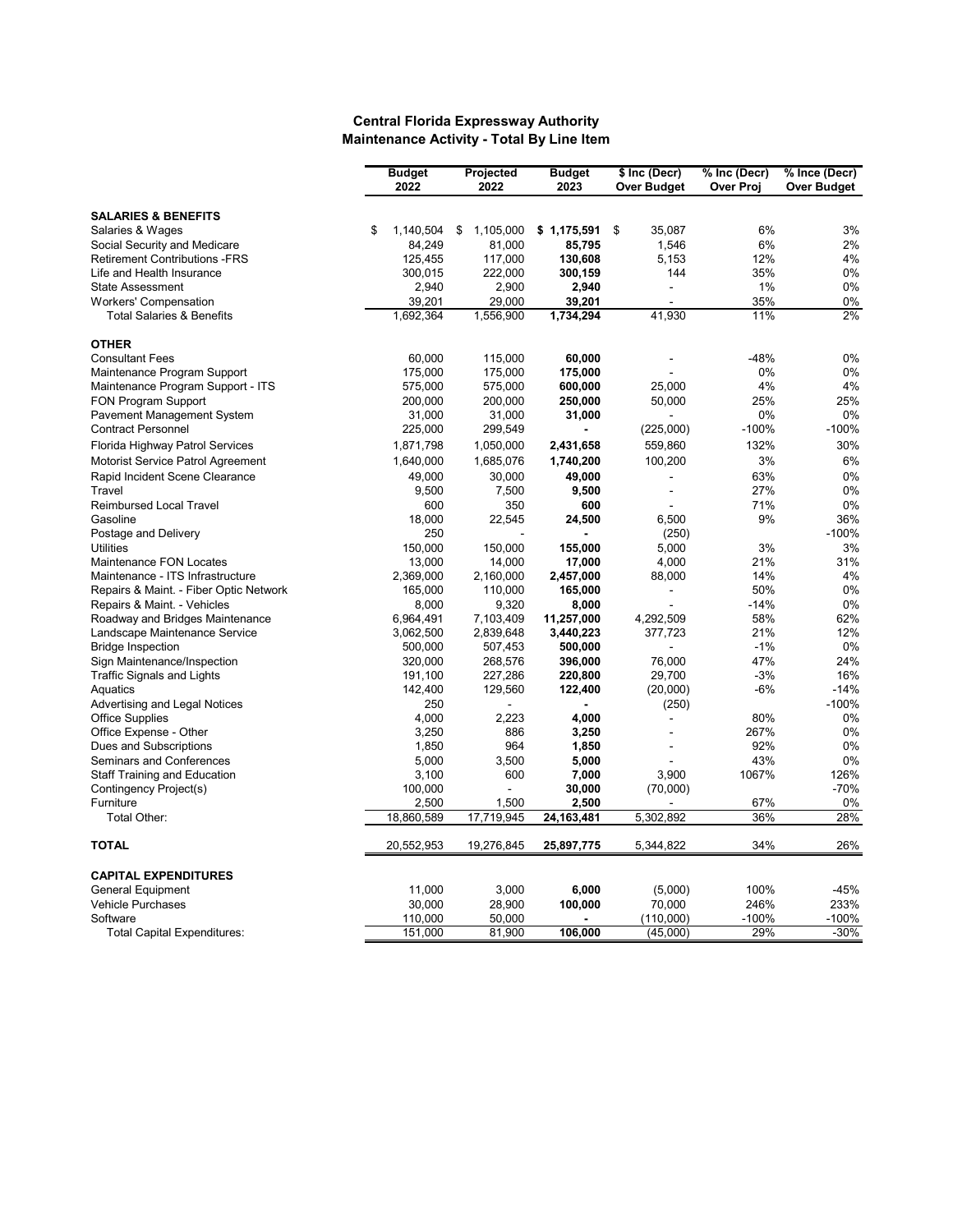|                                   | <b>Budget</b><br>2022 | Projected<br>2022 | <b>Budget</b><br>2023 |           | \$ Inc (Decr)<br><b>Over Budget</b> | % Inc (Decr)<br><b>Over Proj</b> | % Ince (Decr)<br><b>Over Budget</b> |
|-----------------------------------|-----------------------|-------------------|-----------------------|-----------|-------------------------------------|----------------------------------|-------------------------------------|
| General (610)                     | \$<br>758,245         | \$<br>863,607     | \$1,155,494           |           | \$<br>397,249                       | 34%                              | 52%                                 |
| Security (613)                    | 184,242.00            | 184,242.00        |                       | 480,478   | 296,236                             | 161%                             | 161%                                |
| 525 Magnolia (615)                | 48,276                | 44,616            |                       | 151,779   | 103,503                             | 240%                             | 214%                                |
| Administrative Services (620)     | 2,351,898             | 2,387,768         |                       | 2,502,750 | 150,852                             | 5%                               | 6%                                  |
| Engineering (623)                 | 94,732                | 73,985            |                       | 97,257    | 2,525                               | 31%                              | 3%                                  |
| Legal $(625)$                     | 692,604               | 682,050           |                       | 715,638   | 23,034                              | 5%                               | 3%                                  |
| Accounting (630)                  | 1,795,960             | 1,669,050         |                       | 1,809,479 | 13,519                              | 8%                               | 1%                                  |
| Contracts Compliance (635)        |                       |                   |                       | 227,633   | 227,633                             |                                  |                                     |
| Procurement (640)                 | 670,127               | 626,675           |                       | 686,315   | 16,188                              | 10%                              | 2%                                  |
| Risk Management (645)             | 427,084               | 453,072           |                       | 543,899   | 116,815                             | 20%                              | 27%                                 |
| Records Management (655)          | 412,019               | 389,505           |                       | 431,655   | 19,636                              | 11%                              | 5%                                  |
| Human Resources (660)             | 363,426               | 354,250           |                       | 505,550   | 142,124                             | 43%                              | 39%                                 |
| Supplier Diversity (665)          | 334,099               | 288,312           |                       | 424,566   | 90,467                              | 47%                              | 27%                                 |
| Communications (670)              | 1,021,137             | 780,000           |                       | 1,052,103 | 30,966                              | 35%                              | 3%                                  |
| Construction Administration (685) | 80,325                | 67,164            |                       | 102,503   | 22,178                              | 53%                              | 28%                                 |
| Internal Audit (690)              | 564,000               | 564,000           |                       | 564,000   |                                     | 0%                               | $0\%$                               |
| <b>Total Administration Costs</b> | 9,798,174             | 9,428,296         | 11,451,099            |           | 1,652,925                           | 21%                              | 17%                                 |

# **Central Florida Expressway Authority Administration Activity - Summary**

# **Capital Expenditures and Projects**

| <b>Capital Expenditures</b>       |        |        |        |                          |     |      |
|-----------------------------------|--------|--------|--------|--------------------------|-----|------|
| General (610)                     | 5.000  | -      | 10.000 | 5.000                    |     | 100% |
| Communications (670)              | 45.000 | 45.000 | 45.000 | $\overline{\phantom{0}}$ | 0%  | 0%   |
| <b>Total Capital Expenditures</b> | 50.000 | 45.000 | 55.000 | 5.000                    | 22% | 10%  |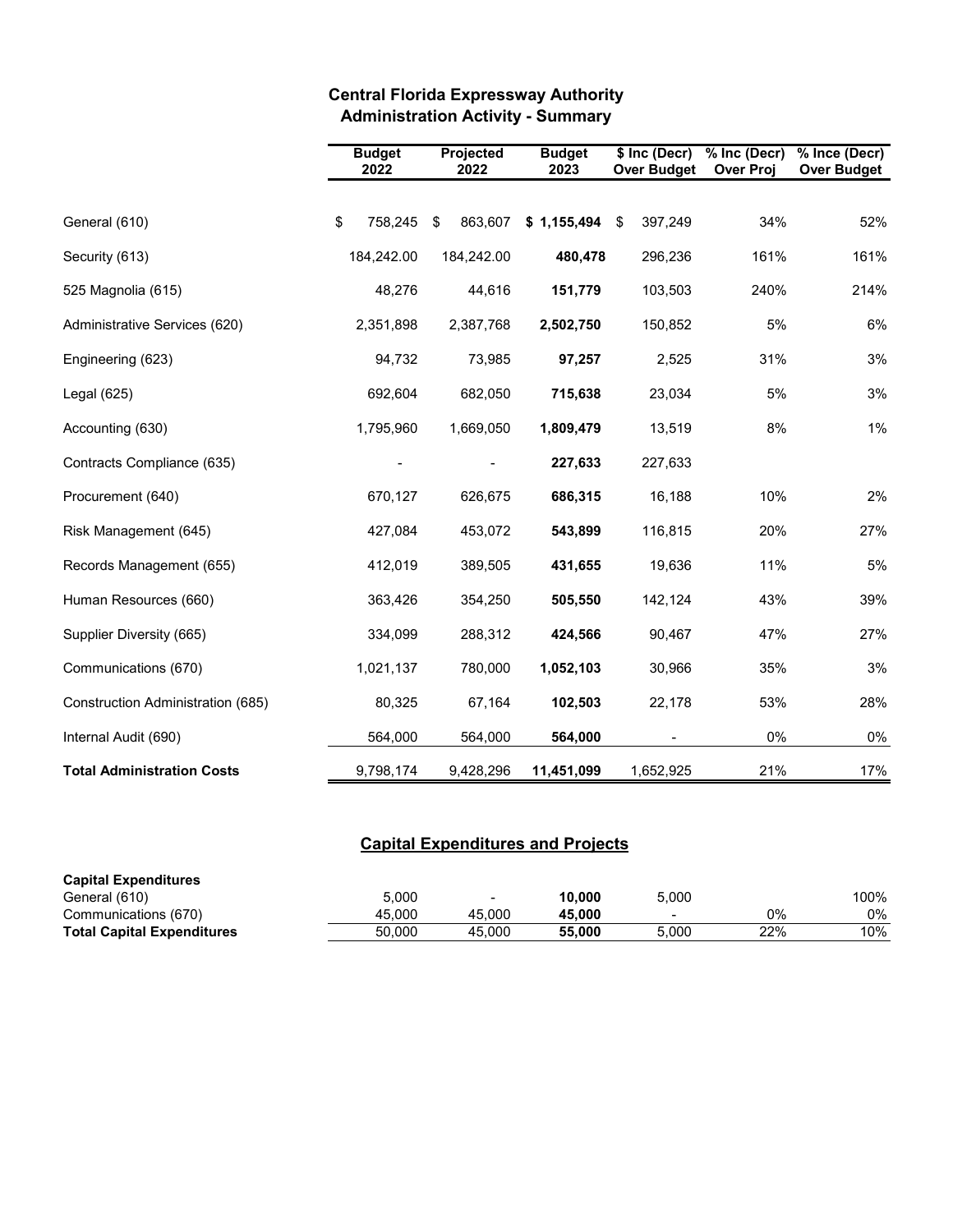#### **Central Florida Expressway Authority Administration Activity - Total By Line Item**

|                                            | <b>Budget</b> |           | Projected |           | <b>Budget</b>   | \$ Inc (Decr)  | % Inc (Decr) | % Ince (Decr)      |
|--------------------------------------------|---------------|-----------|-----------|-----------|-----------------|----------------|--------------|--------------------|
|                                            |               | 2022      |           | 2022      | 2023            | Over Budget    | Over Proj    | <b>Over Budget</b> |
| <b>SALARIES &amp; BENEFITS</b>             |               |           |           |           |                 |                |              |                    |
| Salaries & Wages                           | \$            | 4,219,608 | \$        | 4,020,461 | \$<br>4,643,307 | \$<br>423,699  | 15%          | 10%                |
| Social Security and Medicare               |               | 288,276   |           | 266,344   | 311,342         | 23,066         | 17%          | 8%                 |
| <b>Retirement Contributions -FRS</b>       |               | 688,088   |           | 633,528   | 782,831         | 94,743         | 24%          | 14%                |
| Life and Health Insurance                  |               | 1,058,855 |           | 877,960   | 1,126,939       | 68,084         | 28%          | 6%                 |
| <b>State Assessment</b>                    |               | 10,555    |           | 9,814     | 11,508          | 953            | 17%          | 9%                 |
| <b>Workers' Compensation</b>               |               | 22,340    |           | 19,449    | 25,409          | 3,069          | 31%          | 14%                |
| <b>Total Salaries &amp; Benefits</b>       |               | 6,287,722 |           | 5,827,556 | 6,901,336       | 613,614        | 18%          | 10%                |
| <b>OTHER</b>                               |               |           |           |           |                 |                |              |                    |
| <b>Professional Services</b>               |               | 754,850   |           | 708,500   | 763,000         | 8,150          | 8%           | 1%                 |
| Legal Fees                                 |               | 60,000    |           | 70,000    | 72,000          | 12,000         | 3%           | 20%                |
| <b>Consultant Fees</b>                     |               | 156,000   |           | 99,113    | 218,000         | 62,000         | 120%         | 40%                |
| <b>Auditing Fees</b>                       |               | 81,900    |           | 81,900    | 90,000          | 8,100          | 10%          | 10%                |
| <b>Contract Personnel</b>                  |               | 564,000   |           | 648,000   | 961,500         | 397,500        | 48%          | 70%                |
| Travel                                     |               | 56,450    |           | 37,425    | 64,250          | 7,800          | 72%          | 14%                |
| <b>Reimbursed Local Travel</b>             |               | 10,275    |           | 4,760     | 11,575          | 1,300          | 143%         | 13%                |
| Gasoline                                   |               | 1,670     |           | 900       | 1,425           | (245)          | 58%          | $-15%$             |
| Postage and Delivery                       |               | 5,000     |           | 3,500     | 4,500           | (500)          | 29%          | $-10%$             |
| Printing                                   |               | 8,000     |           | 7,800     | 8,125           | 125            | 4%           | 2%                 |
| <b>CAFR</b>                                |               | 17,500    |           | 17,500    | 20,000          | 2,500          | 14%          | 14%                |
| <b>Utilities</b>                           |               | 348,244   |           | 348,314   | 348,244         | ÷              | 0%           | 0%                 |
| Leases - Equipment                         |               | 48,500    |           | 52,230    | 61,453          | 12,953         | 18%          | 27%                |
| Records Management                         |               | 38,104    |           | 36,400    | 38,100          | (4)            | 5%           | 0%                 |
| Insurance                                  |               | 258,684   |           | 314,283   | 363,131         | 104,447        | 16%          | 40%                |
| Repairs & Maint. - Equipment               |               | 30,000    |           | 25,682    | 28,000          | (2,000)        | 9%           | $-7%$              |
| Support & Maint. - Software                |               | 123,000   |           | 123,000   | 130,300         | 7,300          | 6%           | 6%                 |
| Repairs & Maint. - Software and Hardware   |               | 12,000    |           | 8,000     | 13,200          | 1,200          | 65%          | 10%                |
| <b>Facilities Maintenance</b>              |               | 253,000   |           | 371,772   | 647,651         | 394,651        | 74%          | 156%               |
| Repairs & Maint. - Vehicles                |               | 4,555     |           | 3,555     | 4,500           | (55)           | 27%          | $-1%$              |
| System Modifications Maintenance - Website |               | 7,500     |           | 15,000    | 10,000          | 2,500          | $-33%$       | 33%                |
| Landscape Maintenance Service              |               | 52,500    |           | 51,898    | 56,000          | 3,500          | 8%           | 7%                 |
| <b>Board Meeting Broadcasting</b>          |               | 9,000     |           | 10,500    | 11,700          | 2,700          | 11%          | 30%                |
| Photography                                |               | 2,500     |           | 2,500     | 2,500           | L.             | 0%           | 0%                 |
| <b>Graphic Production Services</b>         |               | 10,000    |           | 10,000    | 10,300          | 300            | 3%           | 3%                 |
| <b>Promotional Items</b>                   |               | 3,000     |           | 4,300     | 3,100           | 100            | $-28%$       | 3%                 |
| Advertising and Legal Notices              |               | 6,500     |           | 6,500     | 6,500           | $\blacksquare$ | 0%           | 0%                 |
| <b>Bank Fees</b>                           |               | 68,250    |           | 62,000    | 58,750          | (9,500)        | -5%          | -14%               |
| Security                                   |               | 1,000     |           |           | 1,000           |                |              | 0%                 |
| <b>Special Events</b>                      |               | 52,000    |           | 57,500    | 57,500          | 5,500          | 0%           | 11%                |
| <b>Employee Support Services</b>           |               | 8,000     |           | 3,000     | 8,000           |                | 167%         | 0%                 |
| Miscellaneous Expense                      |               | 12,500    |           | 16,750    | 14,500          | 2,000          | $-13%$       | 16%                |
| <b>Office Supplies</b>                     |               | 37,125    |           | 25,010    | 31,400          | (5, 725)       | 26%          | -15%               |
| Office Expense - Other                     |               | 31,700    |           | 13,944    | 26,590          | (5, 110)       | 91%          | $-16%$             |
| Software Expense                           |               | 2,500     |           | 2,500     | 2,500           |                | 0%           | $0\%$              |
| Dues and Subscriptions                     |               | 298,495   |           | 317,658   | 314,644         | 16,149         | $-1%$        | 5%                 |
| Seminars and Conferences                   |               | 29,850    |           | 25,000    | 35,450          | 5,600          | 42%          | 19%                |
| <b>Staff Training and Education</b>        |               | 35,150    |           | 5,150     | 35,325          | 175            | 586%         | 0%                 |
| Furniture                                  |               | 11,150    |           | 8,896     | 15,050          | 3,900          | 69%          | 35%                |
| Total Other:                               |               | 3,510,452 |           | 3,600,740 | 4,549,763       | 1,039,311      | 26%          | 30%                |
| <b>TOTAL</b>                               |               | 9,798,174 |           | 9,428,296 | 11,451,099      | 1,652,925      | 21%          | 17%                |
| <b>CAPITAL EXPENDITURES</b>                |               |           |           |           |                 |                |              |                    |
| General Equipment                          |               | 5,000     |           |           | 10,000          | 5,000          |              | 100%               |
| Software                                   |               | 45,000    |           | 45,000    | 45,000          |                | 0%           | 0%                 |
| <b>Total Capital Expenditures:</b>         |               | 50,000    |           | 45,000    | 55,000          | 5,000          | 22%          | 10%                |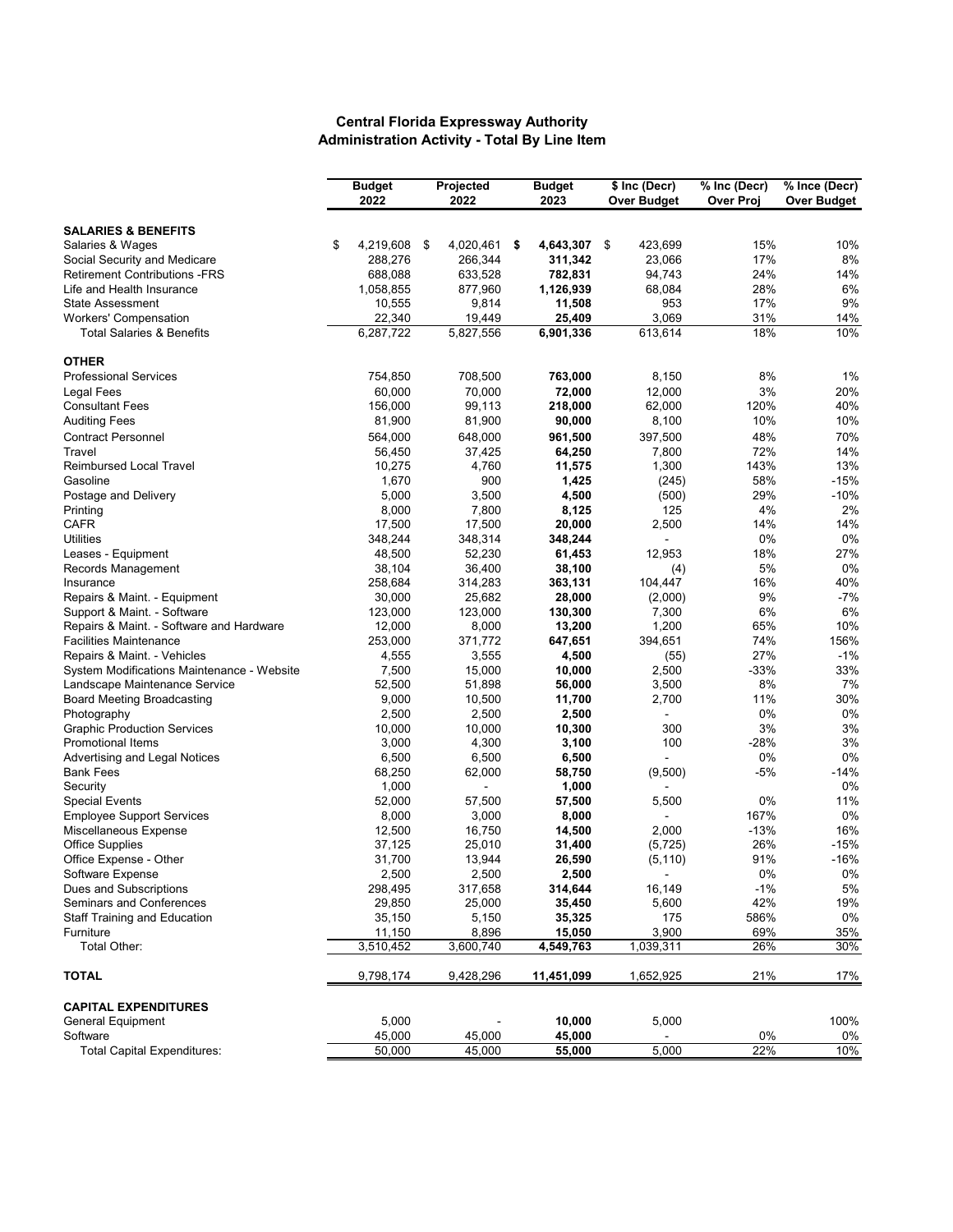|                                       |    | <b>Budget</b><br>2022 |    | <b>Projected</b><br>2022 |   | <b>Budget</b><br>2023 |   | \$ Inc (Decr)<br>Over Budget | % Inc (Decr)<br><b>Over Proj</b> | % Ince (Decr)<br>Over Budget |
|---------------------------------------|----|-----------------------|----|--------------------------|---|-----------------------|---|------------------------------|----------------------------------|------------------------------|
| Traffic & Engineering Consultant      | \$ | 496.989               | \$ | 520.000                  | S | 763.989               | S | 267.000                      | 47%                              | 54%                          |
| <b>General Systems Consultant</b>     |    | 200.000               |    | 120.000                  |   | 200.000               |   |                              | 67%                              | 0%                           |
| <b>General Engineering Consultant</b> |    | 1,956,000             |    | 1,743,321                |   | 1,925,000             |   | (31,000)                     | 10%                              | $-2%$                        |
| <b>Total Other Operating Expenses</b> |    | 2,652,989             |    | 2,383,321                |   | 2,888,989             |   | 236,000                      | 21%                              | 9%                           |

## **Cental Florida Expressway Authority Other Operating**